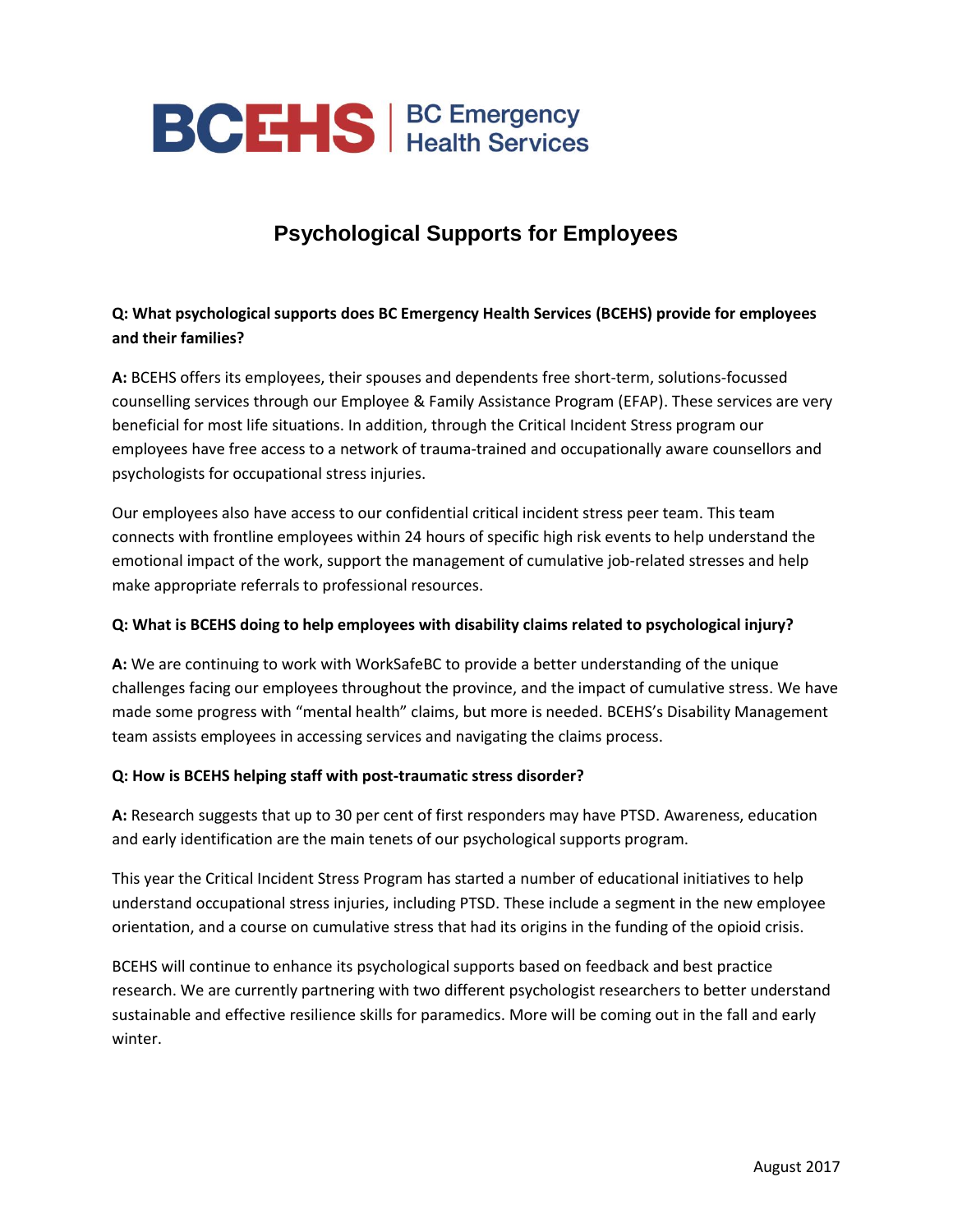

#### **Q: What is BCEHS doing to educate employees on psychological health?**

**A:** Historically, paramedics and dispatchers have suffered in silence. BCEHS is trying to help facilitate a cultural shift by emphasizing the importance of psychological fitness and accessing appropriate support services throughout their career. Since 2015, all BCEHS employees, as part of the Provincial Health Services Authority (PHSA), have had access to a number of online programs aimed at providing additional psychological support and promoting a healthier workplace. This information is available to employees on POD (PHSA's internal intranet site). It includes a number of topics such as depression management, and other wellness techniques

This year, BCEHS is also introducing resilience education into the new employee orientation; and a course called Opioid Resilience for more experienced employees, taught by a psychologist and dealing with the compassion fatigue associated with patient care.

#### **Q: What support do paramedics and dispatchers receive for counselling services?**

**A:** The health and welfare benefit plan provides up to \$100 annually for counselling services. Benefit entitlements are set out in the collective agreement that applies to members of the Ambulance Paramedics of BC (APBC). This is why any employee can call the Critical Incident Stress program (1 877 969 4321) or our Employee and Family Assistance Program (1 866 398 9505) and ask for "free" counselling.

### **Q: What is critical incident stress management and why is it important for paramedics and dispatchers?**

**A:** Critical incident stress is a normal reaction to an abnormal situation. Its management is a wellnessbased initiative. It uses the strengths and support of peer counsellors coupled with professional psychological oversight to ensure that employees are:

- Aware of healthy coping strategies in these circumstances
- Able to identify early the need for additional support, leading to more effective resolution of occupational stress injury
- Able to understand why the same event may impact us all differently, and that this is not weakness, just difference.

#### **Q: How does BCEHS provide critical incident stress management supports for frontline staff?**

**A:** The BCEHS Critical Incident Stress Management Program takes a holistic approach to mental health. It focuses on psychological health promotion through education, peer response and connecting to more effective interventions for recovery.